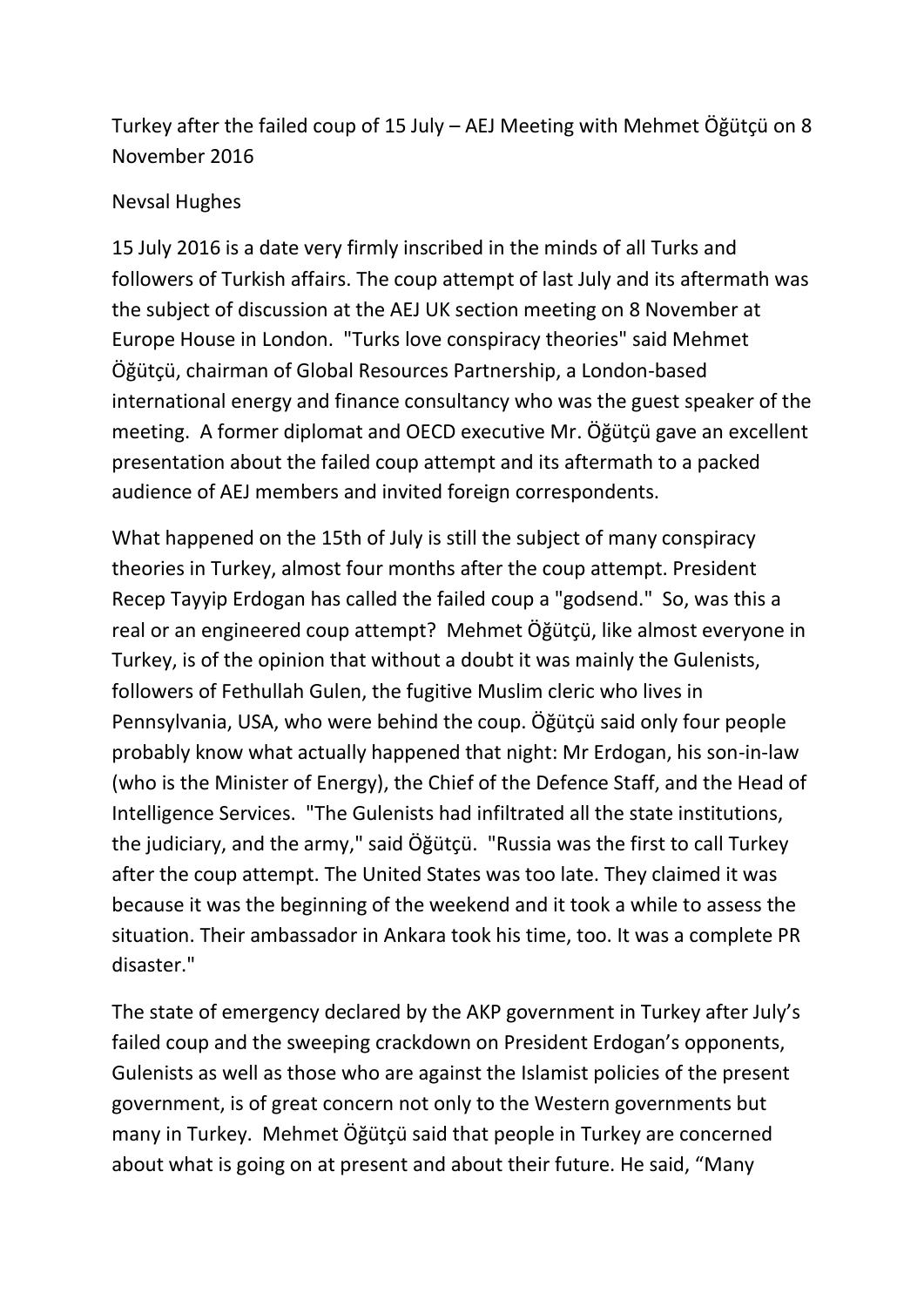people cannot see a light at the end of the tunnel. Even among the ranks of the AKP there is anxiety. The business community is particularly worried. Already, at least 10 holding companies have been taken into administration. This will create a serious legal backlash in the future."

Another worry in Turkey is whether it will be sucked into war in Syria, and Iraq. The future of Mosul is a topic hotly discussed in Turkey. Öğütçü says Turkey has legitimate concerns about its security but if it does get sucked into those conflicts, the situation will become even more complicated. According to Öğütçü Russians seem to have said to Turkey, "Don`t mess with Aleppo but go ahead and deal with your security concerns. "

The deterioration of Turkey-EU relations was a key point of discussion during the meeting on 8 November. Mehmet Öğütçü believes the Turkey-European Union 'engagement' has lasted far too long and that there is no chance of it now developing into a marriage! "The EU dealt with Turkey in a humiliating way, particularly by prematurely accepting Cyprus as a member after the Greek Cypriots had voted to reject the Annan Plan for a lasting political settlement between the two sides while the Turkish Cypriots had voted for the plan;, and by not taking a clear line against terrorist activities of the PKK, (the Kurdish guerrilla organisation fighting in Turkey.) The stick and carrot policy of the EU is not working. The recent EU-Turkey agreement on the return of (mainly Syrian) refugees to Turkey has been badly done, too.

Turkey applied for full membership of EU in 1987 but gained candidate status only in 1999 and membership negotiations did not start until the autumn of 2005. Öğütçü said that he himself is not now in favour of Turkey becoming a member of the European Union. He thinks the EU would become a straightjacket for Turkey. "I do not think the EU is the best thing for Turkey now, but having it as an anchor has been useful and will be useful in the future" said Öğütçü. Turkey and the former European Economic Community had signed an Association Agreement, the so-called Ankara Agreement in 1963. This agreement, which Turkey considered as the first step on the road to full membership resulted in the implementation of a Customs Union Agreement in 1995. Öğütçü said this outdated agreement is expected to be upgraded next year to redress certain terms and conditions that have long been disadvantageous to Turkey. Turkey has also complained that trade